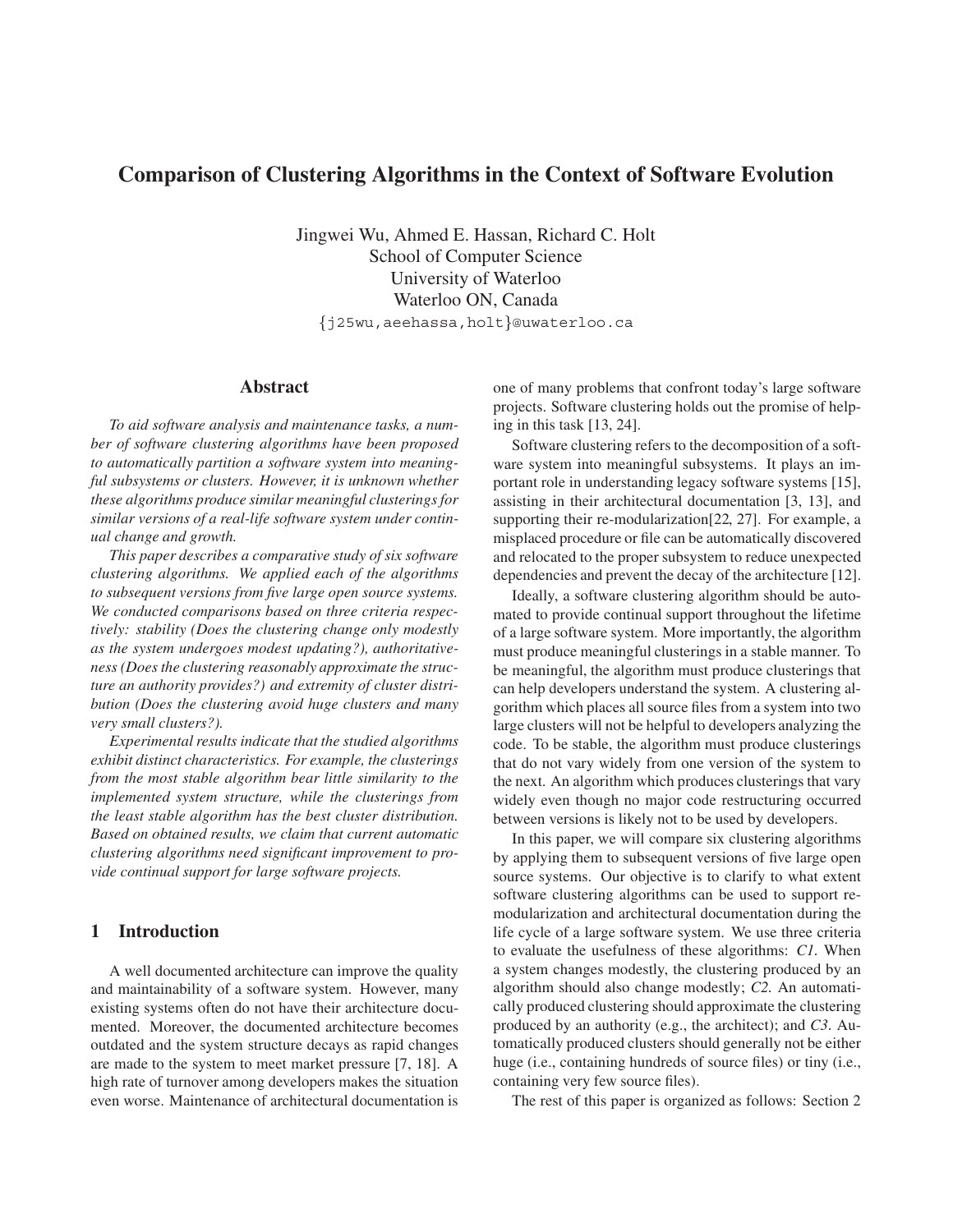| <b>Systems</b> | Prog. Lang. | # Versions | # Source Files | Size (KLOC) | Graph Data | Raw Data  | <b>Extraction Time</b> |
|----------------|-------------|------------|----------------|-------------|------------|-----------|------------------------|
| Ruby           |             | 73         | $90 - 261$     | $74 - 187$  | 6.5MB      | $1.0$ GB  | 21 mins                |
| <b>KSDK</b>    | $C/C++$     | 70         | $21 - 1156$    | $3 - 263$   | 82.5MB     | $2.5$ GB  | 52 mins                |
| <b>OpenSSL</b> |             | 73         | $593 - 845$    | $164 - 278$ | 74.4MB     | $4.2$ GB  | 57 mins                |
| PGSOL          |             | 73         | $771 - 947$    | $182 - 519$ | 99.1MB     | 4.5 GB    | 59 mins                |
| KOffice        | $C/C++$     | 70         | 1358 – 3266    | $272 - 962$ | 1235.5MB   | $42.0$ GB | $325 \text{ mins}$     |

**Table 1**: Properties of five target systems from 1999 to 2004. The Raw Data refers to CTSX output and Graph Data refers to lifted graphs. Due to a CVS update problem, the last three monthly versions of KSDK and KOffice in 2004 are not available.

provides an overview of five systems chosen for the experimentations. Section 3 describes the experimental setup in the context of software evolution. Section 4 introduces a simple ordinal measure for comparing a number of data series. Section 5 describes the experimental results obtained using ordinal evaluation techniques. The results show that the studied clustering algorithms exhibit distinct characteristics in terms of stability, authoritativeness, and extremity. Section 6 discusses several interesting observations. Section 7 considers related work and Section 8 concludes this paper.

## **2 Target Systems**

To evaluate software clustering algorithms, we chose to apply them to a number of real-life systems, all of which are open source software and hence available for study. Table 1 gives a summary of key properties of five target systems. They represent distinct application domains and have gone through a number of years of development. We now briefly describe these systems.

- 1. **KSDK** is a software development kit for the K Desktop Environment (KDE) [8]. It offers powerful framework support for various kinds of KDE applications.
- 2. **KOffice** is a free, integrated office suite for KDE. This suite contains 12 major applications: KWord, KChart, KSpread, KPresenter, Kivio, Karbon14, Krita, Kugar, KPlato, Kexi, KFormular, and Filters [9].
- 3. **OpenSSL** is a cryptography toolkit implementing the Secure Socket Layer (SSL) and Transport Layer Security (TLS) network protocols and related cryptography standards [17].
- 4. **PostgreSQL** is a free, large, SQL compliant object Relational Database Management System (DBMS) [19] that originated at the University of California at Berkeley in 1996. The rest of this paper will refer to PostgreSQL as PGSQL.
- 5. **Ruby** is an interpreted scripting language designed for quick and easy object oriented programming [21]. It has many convenient features for text file processing and system management.

## **3 Experimental Design**

Figure 1 illustrates the design of our experiments. We begin with the repository (stored in CVS) of a target system (such as PGSQL) that we use to evaluate clustering algorithms. The repository contains successive versions of the target system. We retrieve monthly versions of the source code, called here  $V_1$ ,  $V_2$ , and etc. In step 1 (program extraction), we extract a directed graph  $G_i$  from each version  $V_i$ . In this graph, each node represents a file in the target system. Each edge represents a static dependency (such as a reference to a variable or a data type, a call to a function, or a call to a macro) from one file to another. In step 2 (software clustering), we run a number of clustering algorithms, called  $A$ ,  $B$ , etc., on each graph  $G_i$ , producing clusterings  $C_{iA}$ ,  $C_{iB}$ , etc. Finally, in step 3 (comparative analysis), we use a set of criteria to evaluate the algorithms. We now discuss these steps in more detail.

### **3.1 Program Extraction**

In the first step we extract graphs from 70 to 73 monthly versions (see Table 1) of the target systems, as illustrated in Figure 1. Extraction can be a difficult task due to the size of the systems, the number of versions, and irregularities present in the source code (e.g., syntactical errors, incomplete code, language dialects and software configurations). To circumvent these difficulties, we developed a lightweight C/C++ source code extractor called CTSX.

CTSX is built on CTags [5] and CScope [4]. Both tools are efficient and robust in handling software systems up to millions of lines of code. CTSX uses CTags to extract program entities (e.g., functions, variables, and data types) and CScope to retrieve references (e.g., function calls) to entities found by CTags. These references are then "lifted" to the level of source files to produce directed edges between nodes (files) in the extracted graph. This lifting to the level of files greatly decreases the size of the graph, which is an important consideration when dealing with many versions of a large target system.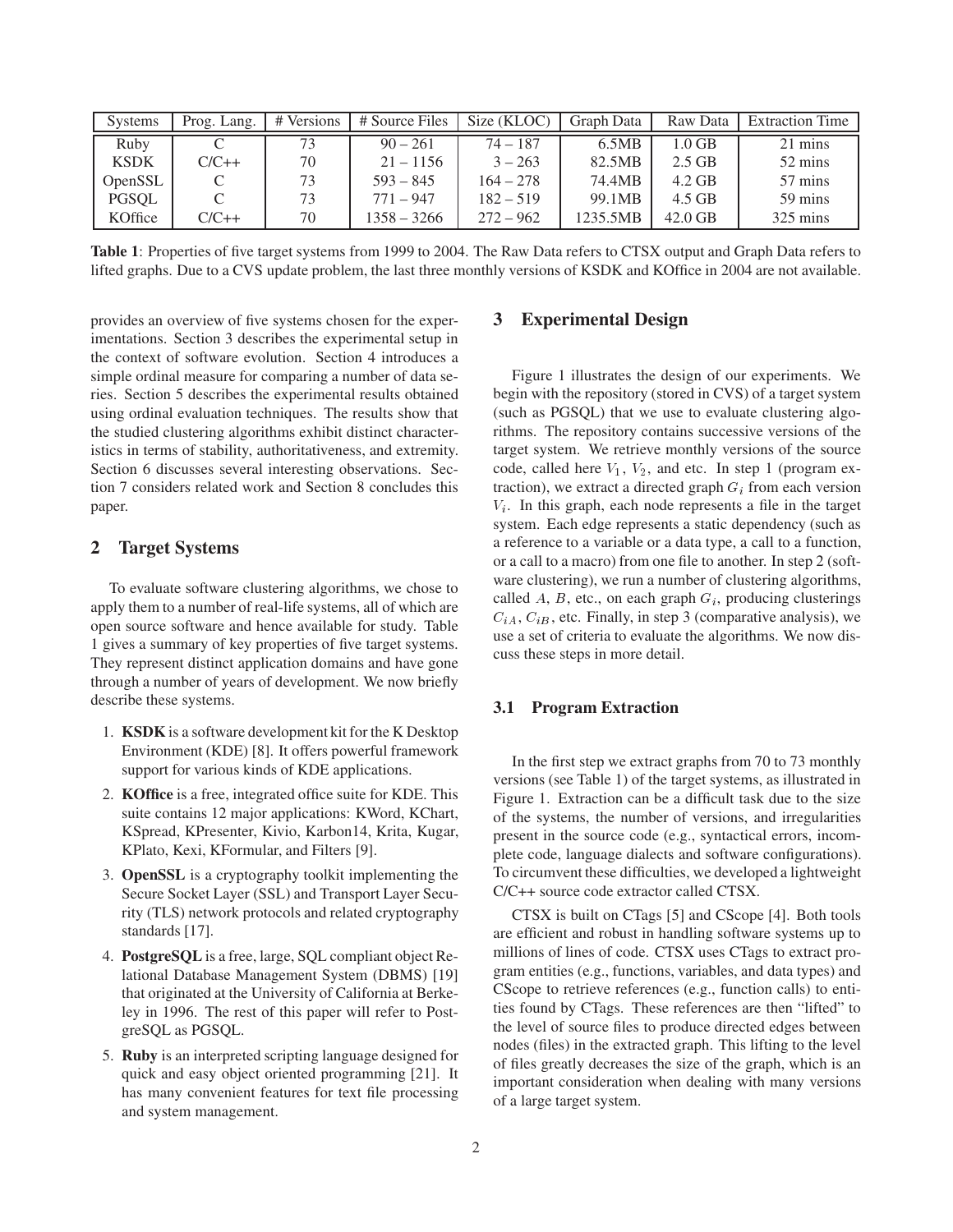

**Figure 1**: Comparative analysis of software clustering algorithms in the context of software evolution

### **3.2 Software Clustering**

In the second step of the experiment (see Figure 1) a set of clustering algorithms is run over graphs extracted from each monthly version of the target system. A clustering is created for each version by each algorithm.

We chose a set of six clustering algorithms based on their availability and their discussion in the literature. We limited our choice to available implementations that run in batch mode since we needed to run each of these algorithms many times as they were applied to different target systems over a large number of versions. We selected software clustering tools produced by researchers Anquetil, Mancoridis, and Tzerpos. Anquetil designed a hierarchical clustering algorithm suite, which offers a selection of association and distance coefficients as well as update rules [1]. Four algorithms from this suite were chosen and given names of the form of CL\*\* and SL\*\* where \*\* encodes the parametrization, as described below. Mancoridis and Mitchell provided us with their Bunch suite [13]. Tzerpos provided us his algorithm for comprehension driven clustering (ACDC) [24]. We now give a brief description of the six algorithms.

- 1. **CL75** is an agglomerative clustering algorithm based on the Jaccard coefficient and the complete linkage update rule [1]. The cut-point height for the dendrogram is set to 0.75. The higher the cut-point, the smaller the number of clusters in the resulting dendrogram.
- 2. **CL90** has the same configuration as CL75 except that its cut-point height is set to 0.90 [1].
- 3. **SL75** is an agglomerative clustering algorithm based on the Jaccard coefficient and the single linkage update rule. The cut-point height is set to 0.75 [1].
- 4. **SL90** has the same configuration as SL75 except that its cut-point height is set to 0.90 [1].
- 5. **ACDC** is an algorithm based on program comprehension patterns and it attempts to recover subsystems that are commonly found in manually-created decompositions of large software systems [24].

6. **Bunch** provides a suite of algorithms that include Hill Climbing, Exhaustive, and Genetic Algorithms [6, 13]. We tried three different hill climbing configurations: NAHC (nearest ascend hill climbing), SAHC (shortest ascend hill climbing), and a customized configuration with the minimum search space greater than 55% and the randomized proportion of the search space equal to 20%. This paper will only discuss the third configuration since NAHC and SAHC is not much different from it based on the results we obtained. For brevity, it will be referred to as Bunch in the rest of this paper.

#### **3.3 Comparative Analysis**

In the third step of the experiment (see Fig 1), we compare the clustering algorithms based on three criteria, *C1*, *C2* and *C3*, which we have previously mentioned. We now detail the three criteria:

*C1 Stability*

Similar clusterings should be produced for similar versions of a software system. This criterion emphasizes the persistence of the clustering structure of successive versions of an evolving software system. Under conditions of small and incremental change between consecutive versions, an algorithm should be stable, i.e., it should produces similar clusterings to prior months.

*C2 Authoritativeness*

Clusterings produced by an algorithm should resemble clustering from some authority. An authoritative clustering may be produced by a (human) architect. It may also be derived from the directory structure of the target system. In the latter case, authoritativeness can be seen as adherence to the source folder structure.

*C3 Extremity of Cluster Distribution*

The cluster size distribution of a clustering should not exhibit extremity. In particular, a clustering algorithm should avoid the following two situations: (1) the majority of files are grouped into one or few huge clusters (sometimes called *black holes*), and (2) the majority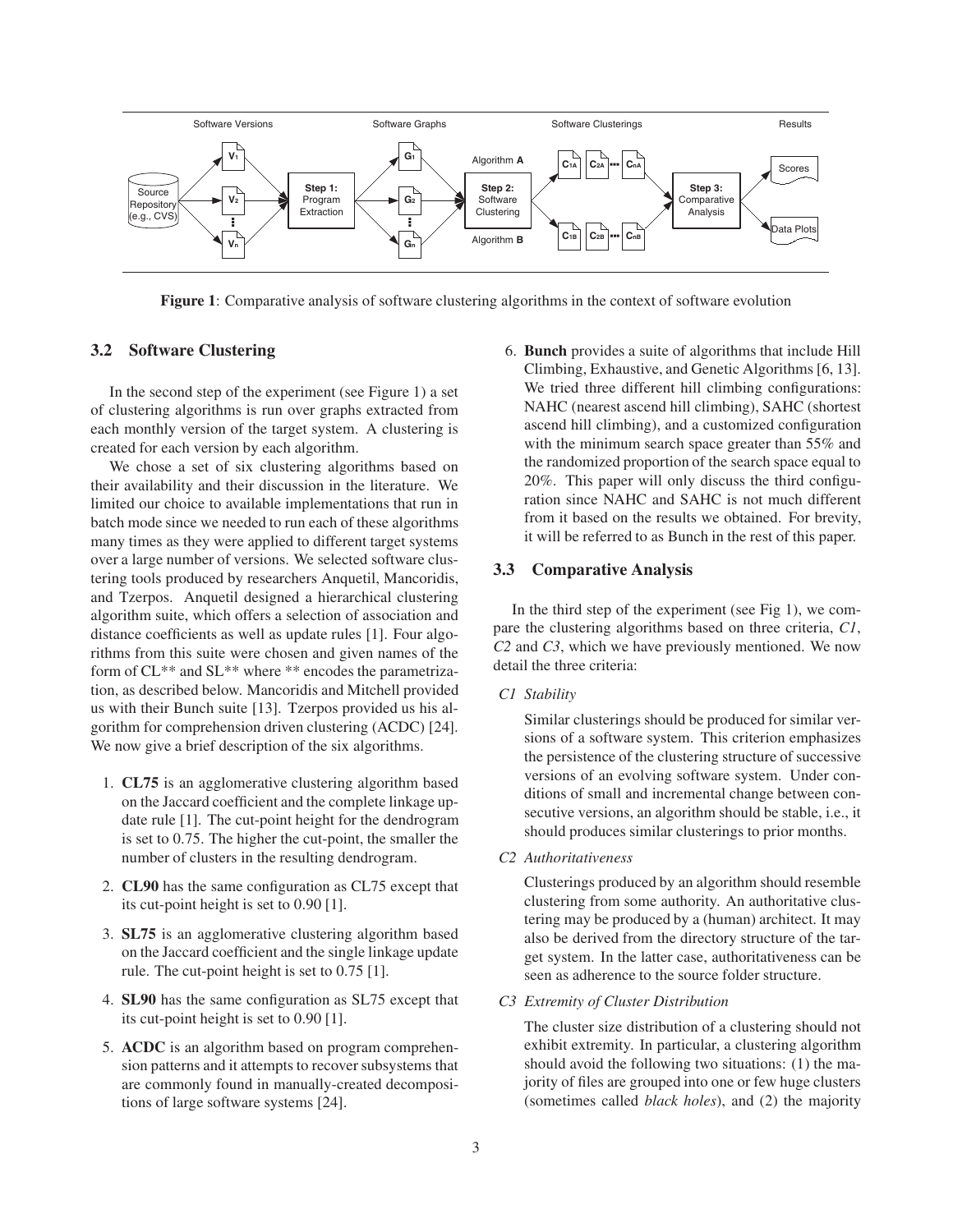of clusters are singletons (forming what are sometimes called *dust clouds*).

Based on these criteria, we conducted three comparisons to examine how the algorithms chosen for this study are different from one another. The detailed information on these comparisons will be presented in Section 5.

## **4 A Simple Ordinal Measure**

To support our analysis of clustering algorithms over consecutive versions of a target software system, we created an ordinal measure for ranking a number of data series. A data series refers to a sequence of quantitative values, for example,  $< 1, 2, 3, 4$ .

For series  $DS_i$  and  $DS_j$ , we define  $Above(DS_i, DS_j)$  and  $Below(DS_i, DS_j)$  as:

$$
Above(DS_i, DS_j) = \frac{|\{n \mid DS_i[n] > DS_j[n], 1 \leq n \leq |DS_i|\}}{|DS_i|}
$$

$$
Below(DS_i, DS_j) = \frac{|\{n \mid DS_i[n] < DS_j[n], 1 \le n \le |DS_i|\}}{|DS_i|}
$$

If we think of  $DS_i$  and  $DS_j$  as lines of points, the function *Above* denotes the proportion of the line formed using  $DS_i$ above the other line formed using  $DS_i$ . A similar explanation can be given to *Below*. We say that  $DS_i$  is above  $DS_i$ if  $Above(DS_i, DS_j) > Above(DS_j, DS_i)$ .

Given K data series,  $DS_1$ ,  $DS_2$ , ...,  $DS_K$ , we have the following equations for measuring the relative position of a particular  $DS_i$ , with regard to all of the K data series.

$$
Above(DS_i) = \sum_{j=1}^{K} Above(DS_i, DS_j)
$$
 (1)

$$
Below(DS_i) = \sum_{j=1}^{K} Below(DS_i, DS_j)
$$
 (2)

In the next section, we will adapt these two equations to obtain different orderings of clustering algorithms in terms of stability, authoritativeness, and extremity.

### **5 Experiments and Results**

This section describes the results we obtained.

#### **5.1 Stability Comparison**

Tzerpos defines a stability measure based on the ratio of the number of "good" clusterings to the total number of clusterings produced by a clustering algorithm [25]. He considers a clustering obtained from a perturbed version of the system to be good if the MoJo dissimilarity between that clustering and the one obtained from the original version of the system is not greater than 1% of the total number of resources (i.e., source files). We feel that it is difficult to determine a proper threshold in the context of real-life software evolution, and 1% seems too optimistic in reality.

We instead used our ordinal measure (defined in Section 4) to derive a stability ordering of an algorithm in comparison to other algorithms. In addition, we evaluated an algorithms' stability with three ordinal values: High, Medium, and Low. We referred to the latter method as the *HML ordinal evaluation*.



**Figure 2**: Intra-sequence clustering comparison

Before presenting our stability measure, we explain how to create similarity sequences using intra-sequence comparisons of consecutive clusterings as shown in Figure 2. Given a sequence of *n* clusterings, we have a sequence of  $n-1$  similarity values denoted as  $\langle Sim_1, Sim_2, ..., Sim_{n-1} \rangle$ . For a target system, a comparison of its two consecutive clusterings yields a similarity or dissimilarity value depending on the selection of similarity measures. For example, MoJo produces dissimilarity values [23], while EdgeSim produces similarity values [14]. Since some similarity measures like MoJo are not reflexive, we need to perform directional comparison in the same direction as the target system evolves. This is desirable if we think of a clustering as an entity moving along its own lifetime path from inception to death. We choose MoJo for its simplicity. Correspondingly, we have  $Sim_i$  defined to be  $MoJo(C_i, C_{i+1})$  where  $1 \leq i \leq (n-1)$ .

#### **A measure for relative stability**

Given a target system  $S$  and  $K$  clustering algorithms,  $A_1$ ,  $A_2, \dots$ , and  $A_K$ , we use  $MJS(A_i, S)$  to denote the sequence of MoJo values calculated based on intra-sequence comparison over the sequence of clusterings obtained by  $A_i$  from S. A relative score of  $A_i$  over  $A_j$  is defined as:

$$
Score_{MJ}(A_i, A_j, S) = Below(MJS(A_i, S), MJS(A_j, S))
$$

The relative score of  $A_i$  over all the  $K$  clustering algorithms is define as:

$$
Score_{MJ}(A_i, S) = Below(MJS(A_i, S))
$$
 (3)

where  $Below$  is given in Equation 2 and  $MJ$  stands for MoJo. We say that  $A_i$  is more stable than  $A_i$  with regard to system S if  $Score_{MJ}(A_i, A_j, S) > Score_{MJ}(A_j, A_i, S)$ . When comparing  $K$  algorithms, we use Equation 3 to calculate a stability score for each algorithm. Using the  $K$  obtained scores, we can determine a relative stability ordering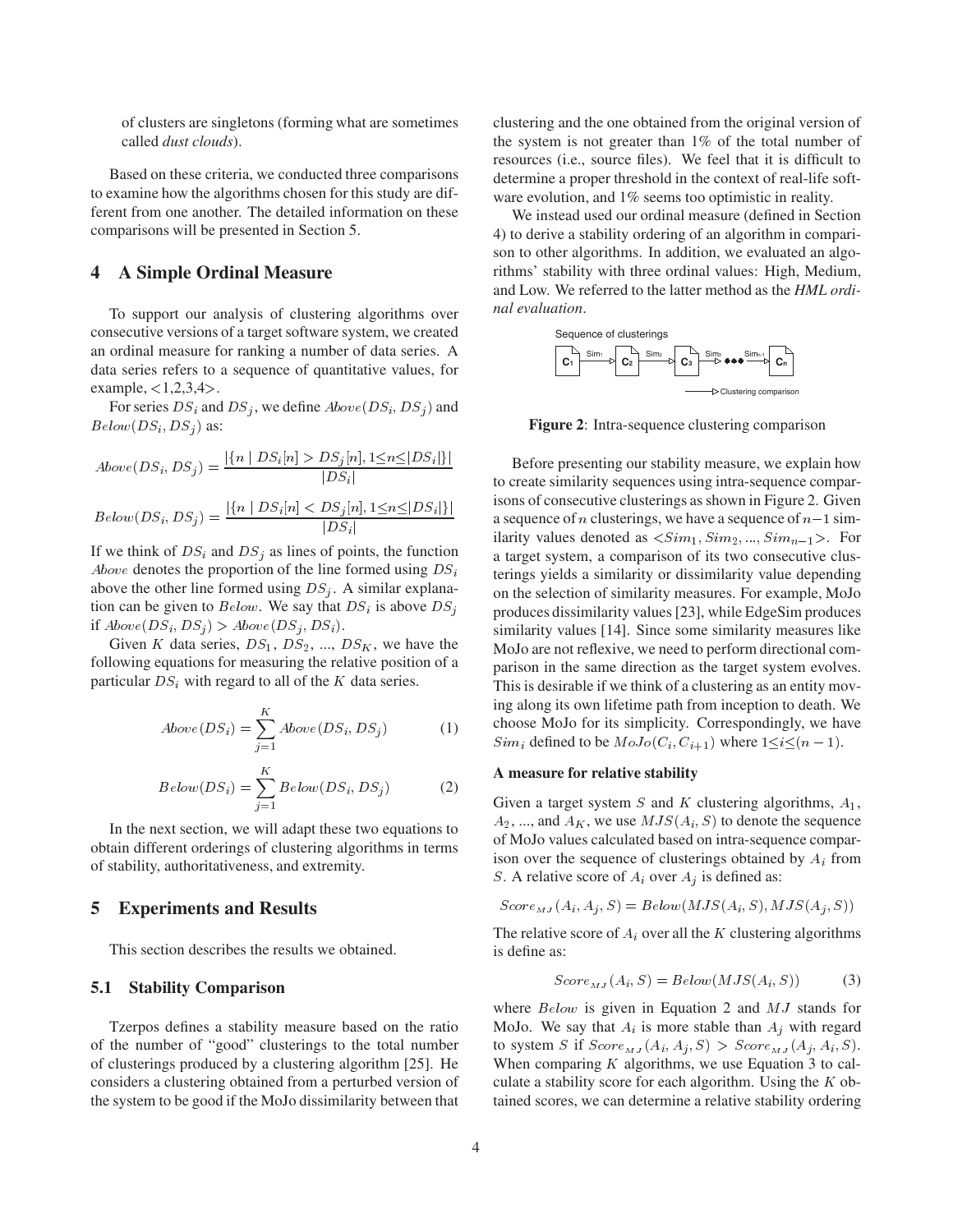of  $K$  algorithms. The greater the score, the more relatively stable an algorithm.

#### **A HML-based ordinal measure**

Based on a data series of system growth  $SG$ , we create two new data series: SG10 and SG30. SG10 is proportional to SG and accounts for 10% of the number of source files with regard to each data point in  $SG$ , and correspondingly  $SG30$ accounts for 30%. The three data series  $SG10$ ,  $SG30$ , and SG divide the area below SG into three smaller regions. If the MoJo series  $MJS(A_i, S)$  has at least 80% of its data points below  $SG10$ , we say the stability of  $A_i$  is H (High). If  $MJS(A_i, S)$  has at least 80% below  $SG30$ ,  $A_i$  has a score of M (Medium). Otherwise,  $A_i$  has a score of L (Low).

$$
HML_{MJ}(A_i, S) = \begin{cases} H & \text{if } Score(MJS(A_i, S), SG10) \ge 0.8 \\ M & \text{elist } Score(MJS(A_i, S), SG30) \ge 0.8 \\ L & \text{otherwise} \end{cases}
$$
 (4)

With this measure, we are actually measuring how stable an algorithm is with regard to a particular target system rather than simply stating which one is more stable than another. For example, if a clustering algorithm has a score of H, it means that the number of MoJo operations (i.e., moves and joins) is less than  $10\%$  of the total number of sources in the target system for 80 out of 100 transformations of pair-wise consecutive clusterings produced by that algorithm.



**Figure 3**: Stability comparison wrt PGSQL

#### **Plots of MoJo series**

Figure 3 shows a plot of data series of MoJo that were calculated for each of the six clustering algorithms with respect to PGSQL. From the figure, we can see that the MoJo values associated with Bunch are greater than the corresponding MoJo values associated with the other algorithms. Recalling MoJo is a dissimilarity measure, we can tell that Bunch is less stable than the other five algorithms. We examined the MoJo series for NAHC and SAHC. They exhibit similar

|             | <b>KSDK</b> | KOffice | OpenSSL PGSOL |      | Ruby | ALL  |
|-------------|-------------|---------|---------------|------|------|------|
| Bunch       | 0.07        | 0.00    | 0.00          | 0.00 | 0.01 | 0.02 |
| CL90        | 1.00        | 1.06    | 1.40          | 1.08 | 1.35 | 1.18 |
| CL75        | 2.01        | 1.97    | 2.46          | 2.29 | 1.93 | 2.14 |
| <b>ACDC</b> | 2.49        | 3.35    | 2.08          | 2.63 | 2.56 | 2.62 |
| <b>SL75</b> | 3.30        | 3.62    | 3.82          | 4.00 | 3.35 | 3.62 |
| <b>SL90</b> | 4.26        | 5.00    | 4.51          | 5.00 | 3.96 | 4.55 |

**Table 2**: Relative stability scores obtained using MoJo. The greater the score, the more relatively stable the algorithm.

|             |   |   | KSDK KOffice OpenSSL PGSOL Ruby |   |   | ALL. |
|-------------|---|---|---------------------------------|---|---|------|
| Bunch       |   |   |                                 |   |   |      |
| CL90        | M | М | M                               | M | M | М    |
| CL75        | M | М | M                               | M | M | М    |
| <b>ACDC</b> | M | Н | M                               | M | Н | H    |
| <b>SL75</b> | Н | Н | Н                               | Н | Н | Н    |
| <b>SL90</b> | н |   |                                 | н |   |      |

**Table 3**: HML-based stability scores obtained using MoJo

behavior as the ones shown for Bunch in Figure 3. We omit them from this paper for the sake of brevity.

The data series associated with algorithms CL90, CL75, and ACDC reside in the middle of Figure 3. They appear intertwined at some locations. We can roughly see that ACDC appears more stable than CL75 and CL90. SL90 and SL75 are at the bottom of the figure. Clearly, they are the most stable algorithms.

#### **Ordinal evaluation**

In Figure 3, when data series are highly intertwined it can be difficult to obtain an ordering of several clustering algorithms based on visual perception. A quantitative method is needed. Using Equation 3, we calculated relative stability scores for the six studied algorithms with regard to each target system as well as the concatenation of all five target systems. When comparing algorithms with regard to a concatenation of different systems, we actually concatenated the similarity series from all those systems for each clustering algorithm and then we applied Equation 3. The scores are given in Table 2. Those obtained using concatenation are listed in the ALL column and they are used to determine the overall stability ordering.

All the scores in Table 2 seem to tell the same story. In the direction of increasing stability, the chosen algorithms can be ordered as: Bunch, CL90, CL75, ACDC, SL75 and SL90. There is an exception with regard to OpenSSL where CL75 appears to be more stable than ACDC since the former scored 2.46 but the latter scored only 2.08 (see Table 2). The cells shaded in light gray indicates this disagreement.

Similarly, we calculated an HML ordering for the algorithms. The obtained scores are given in Table 3. From the table, we can see that SL90, SL75 and ACDC are highly stable algorithms. While Bunch is not.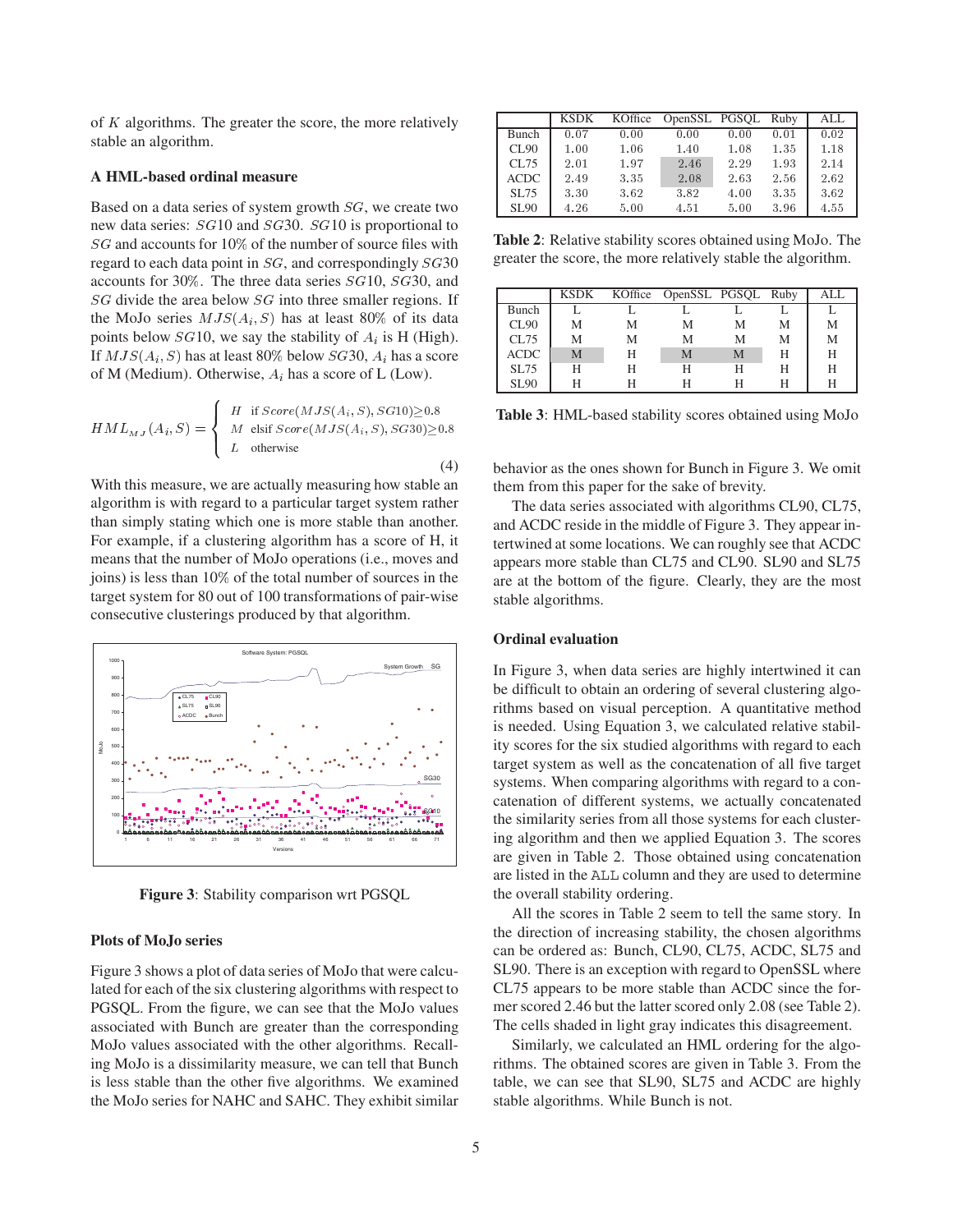To rule out the possibility that the obtained stability ordering is biased due to use of MoJo, we measured the ordering of these algorithms using other similarity measures, which include EdgeMoJo [26], EdgeSim and MeCl [14]. We found that EdgeSim strongly agrees with MoJo but the other two measures slightly disagree with MoJo on the ordering of CL75 and ACDC and rank CL75 as relatively more stable than ACDC. The experimental results obtained using other similarity measures are reported in [28].

Given that our results were obtained using evolution data from several hundred versions of multiple real-life systems and further verified by multiple similarity measures, we can safely state that the following stability order factually exists.

| Low | Medium | High                               |  |  |
|-----|--------|------------------------------------|--|--|
|     |        | Bunch   CL90 CL75   ACDC SL75 SL90 |  |  |

### **5.2 Authoritativeness Comparison**

Unfortunately, a stable algorithm may not produce meaningful clusterings at all. For example, at one extreme, an algorithm that produces only singleton clusters is stable over time but it is not useful in practice. At the other extreme, an algorithm that groups all source file into one notoriously large clustering is obviously stable but not meaningful at all. A clustering algorithm of practical use should produce clusterings similar to authoritative decompositions of a software system by experienced software engineers [3]. However, an agreed upon architecture or authoritative decomposition of a complex software system often does not exist. This makes it difficult to do authoritativeness comparison.

In an attempt to perform authoritativeness analysis, we used a simple technique to create authoritative clusterings. Our technique comprises four steps: (1) create the subsystem hierarchy based on the directory structure; (2) relocate every header file (.h) to the subsystem that directly contains the related implementation file  $(.c)$ ; (3) merge a subsystem with its parent if it contains less than five files; (4) create a flat clustering with each subsystem in the remaining hierarchy as a cluster. For well structured software systems like KOffice and PGSQL, this technique is likely to produce a clustering which conforms to the mental model of the developers of the system. It can be easily automated to cluster a large number of versions.

We performed inter-sequence comparisons of clusterings from two parallel sequences. One sequence comprises clusterings produced by the algorithm in analysis, and the other contains authoritative clusterings obtained using the technique described above. Figure 4 shows how inter-sequence comparisons are done over time. The similarity  $Sim_i$  is calculated as  $MoJo(C_i, C_{iA})$ . Based on the obtained similarity series  $\langle Sim_1, Sim_2, ..., Sim_n \rangle$ , we carried out authoritativeness comparison using the same scoring methods for stability analysis (see Equations 3 and 4).



**Figure 4**: Inter-sequence clustering comparison

#### **Plots of MoJo series**

Figure 5 shows the MoJo series we obtained from PGSQL. At the top of the figure, there are two MoJo series associated with SL75 and SL90. Their data values are almost equal to the number of source files. This fact indicates that nearly every source file in PGSQL needs to be moved or joined in order to transform the clustering produced by SL75 and SL90 to the corresponding authoritative clustering. Given that PGSQL is well structured<sup>1</sup>, we can tell that SL75 and SL90 produce clusterings bearing little similarity to the implemented structure of PGSQL.



**Figure 5**: Authoritativeness comparison wrt PGSQL

The MoJo series for ACDC and Bunch reside in the middle of Figure 5, with the former staying mostly above the latter. It shows that ACDC is slightly less authoritative than Bunch. However, none of them produces clusterings resembling the implemented structure of PGSQL. Roughly speaking, 60-70% of all the source files in PGSQL need to be moved or joined in order to transform the clusterings produced by Bunch or ACDC to their authoritative counterparts. This may be due to the fact that clusterings produced by Bunch or ACDC are too coarse (containing few clusters) than their corresponding authoritative clusterings.

The most authoritative algorithms, CL75 and CL90, are at the bottom of Figure 5. Their data series are intertwined

<sup>&</sup>lt;sup>1</sup>The PostgreSQL project has six Core Members (architects) who have strict control over the source code structure [16].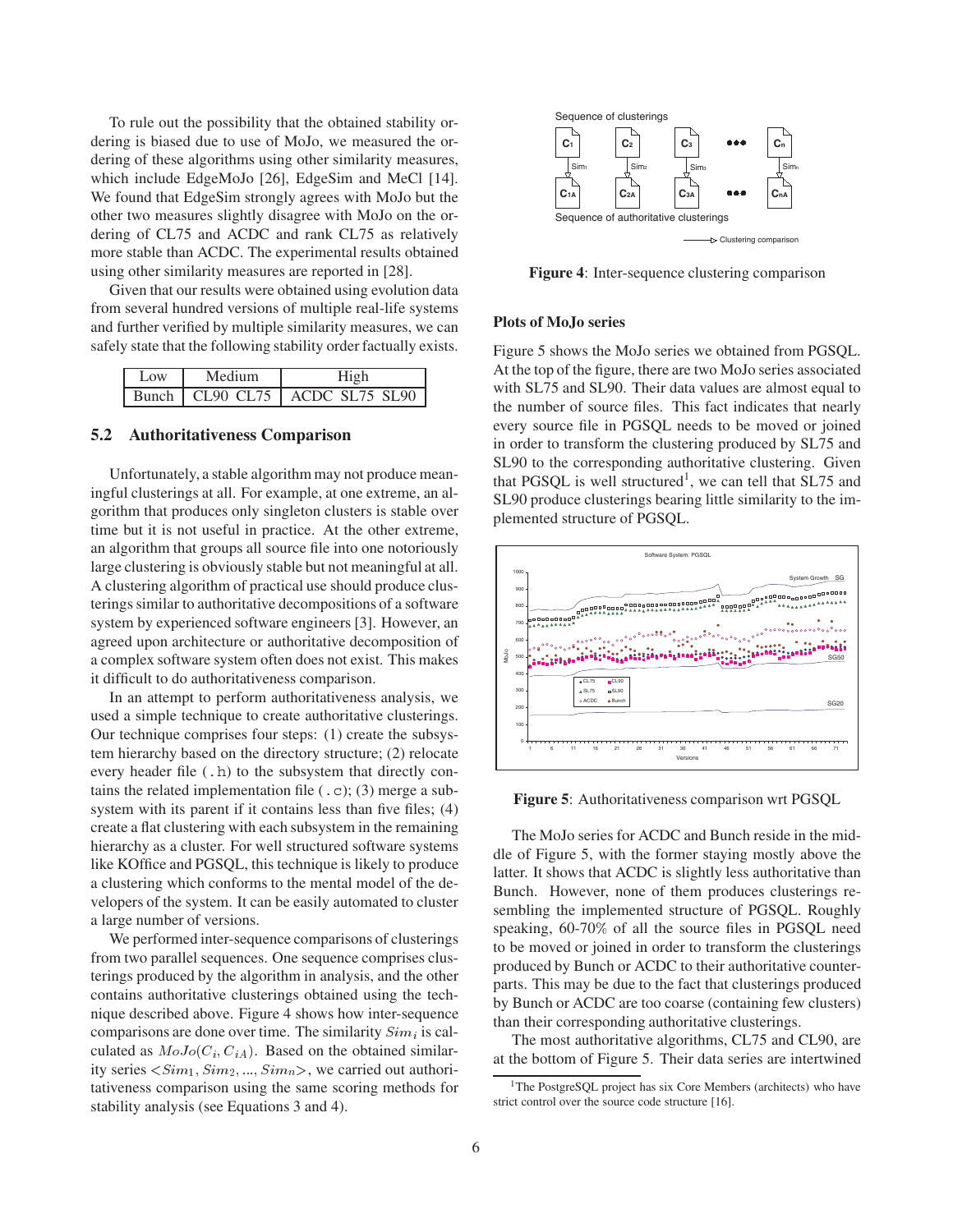|             | KSDK | KOffice | OpenSSL PGSOL Ruby |      |      | ALL  |
|-------------|------|---------|--------------------|------|------|------|
| <b>SL90</b> | 0.07 | 0.00    | 0.00               | 0.00 | 1.85 | 0.39 |
| SL75        | 1.06 | 1.00    | 1.00               | 1.00 | 1.29 | 1.07 |
| <b>ACDC</b> | 2.79 | 2.06    | 2.11               | 2.12 | 1.55 | 2.12 |
| Bunch       | 3.86 | 4.03    | 3.66               | 2.92 | 3.26 | 3.54 |
| CL75        | 2.61 | 4.03    | 4.62               | 4.16 | 2.19 | 3.56 |
| CL90        | 4.43 | 3.84    | 3.56               | 4.77 | 4.27 | 4.18 |

**Table 4**: Authoritativeness scores calculated using MoJo. The greater the score, the more the clusterings produced by the algorithm resemble the implemented system structure.

and even overlapped. They are slightly better than Bunch.

We also manually examined the plots for other target systems. They roughly confirmed the above observations. We omit them from this paper for the sake of brevity.

#### **Ordinal evaluation**

We provide the obtained authoritativeness scores in Table 4. The greater the score, the more the clusterings produced by the algorithm resemble the implemented system structure, and consequently the more authoritative the algorithm turns out to be. The scores from the ALL column determine an overall ordering of the studied algorithms. The cells colored in light gray indicate the disagreement between the overall ordering and the one obtained with respect to a particular target system. To derive the HML-based ordering, we chose  $SG20$  and  $SG50$  instead of  $SG10$  and  $SG30$  to relax the requirements on how closer a clustering should resemble the implemented structure. We found that all the algorithms we studied were ranked Low. For this reason, we omit the obtained HML scores. The final ordering is shown below. None of these algorithms is satisfactory in producing clusterings that approximate the implemented structure of any of the five target systems.

| $\log$                         |  |
|--------------------------------|--|
| SL90 SL75 ACDC Bunch CL75 CL90 |  |

We verified this ordering using three similarity measures (EdgeMoJo, EdgeSim and MeCl), and found that they only disagree with MoJo on the ordering of CL75 and CL90. The experimental results are described in detail in [28].

#### **5.3 Extremity Comparison**

We studied cluster distributions over time in an attempt to examine whether a particular clustering algorithm avoids generating huge clusters (black holes) or many very small clusters (dust clouds).

We again base our discussions on PGSQL. Figure 6 displays six bubble charts. In each of these charts, the  $X$  axis represents software versions, the  $Y$  axis represents the size of the cluster, and the size of the bubble denotes the number of clusters of the same size. For example, the clustering

we obtained using SL90 from version 72 of PGSQL has 14 clusters, in which 13 clusters are singletons and one huge cluster comprises 934 source files. This obtained clustering is represented using two bubbles in Fig. 6(b), located at the coordinates (72, 1) and (72, 934) respectively. The larger bubble is 13 times big as the smaller one though the latter (a black hole) represents a cluster of size 934. Though the axes  $X$  and  $Y$  may not be in consistent scales, but all the bubbles throughout seven figures share the same scale of measurement.

Figure 6 shows cluster distributions for every sixth version in order to avoid the overlapping of bubbles in the  $X$ direction. Each algorithm exhibits a distinct cluster distribution pattern. From figures  $6(a)$ ,  $6(b)$ , and  $6(f)$ , we see that SL90, SL75, and ACDC tend to produce extreme clusters, either huge or very small. By contrast, Bunch, CL75, and CL90 produce more distributed clusters. However, CL75 has a tendency to generate a relatively large number of singleton clusters as shown in Fig. 6(c).

#### **A measure for non-extreme cluster distribution**

In order to quantitatively evaluate the extremity of a cluster distribution, we defined a simple measure called NED (non-extreme distribution). In this experiment, we assumed that any clusters of size less than 5 or greater than 100 are extreme clusters. Such an assumption is reasonable with regard to the five target systems since very few clusters in the obtained authoritative clusterings contain less than five or more than a hundred source files.

NED is defined as the ratio of the number of source files contained in non-extreme clusters to the total number of source files in the target system. Clearly, the larger the NED value, the better the distribution.

Figure 7 shows several NED data series we obtained for each studied algorithm with regard to PGSQL and KOffice. The NED data series obtained from KSDK, OpenSSL, and Ruby share very similar patterns with those in Figure 7(a). So they were omitted for brevity. From the figure, we can see that Bunch has the best cluster distribution. However, Bunch does not perform as well on KOffice as it does on PGSQL. The SL75 and SL90 algorithms always group the majority of source files into extreme clusters. The NED data series obtained for the other three algorithms mostly remain in the middle of the figure. In Fig. 7(b), the NED series for CL75 and CL90 show a downward trend as KOffice grows in size. An examination of cluster distribution reveals that both algorithms start to form black holes.

We extend NED to derive a relative ordering and HML ordering of non-extreme cluster distribution. We have two scoring methods defined as follows:

$$
Score_{NED}(A_i, A_j, S) = Above(NS(A_i, S), NS(A_j, S))
$$

$$
Score_{NED}(A_i, S) = Above(NS(A_i, S))
$$
(5)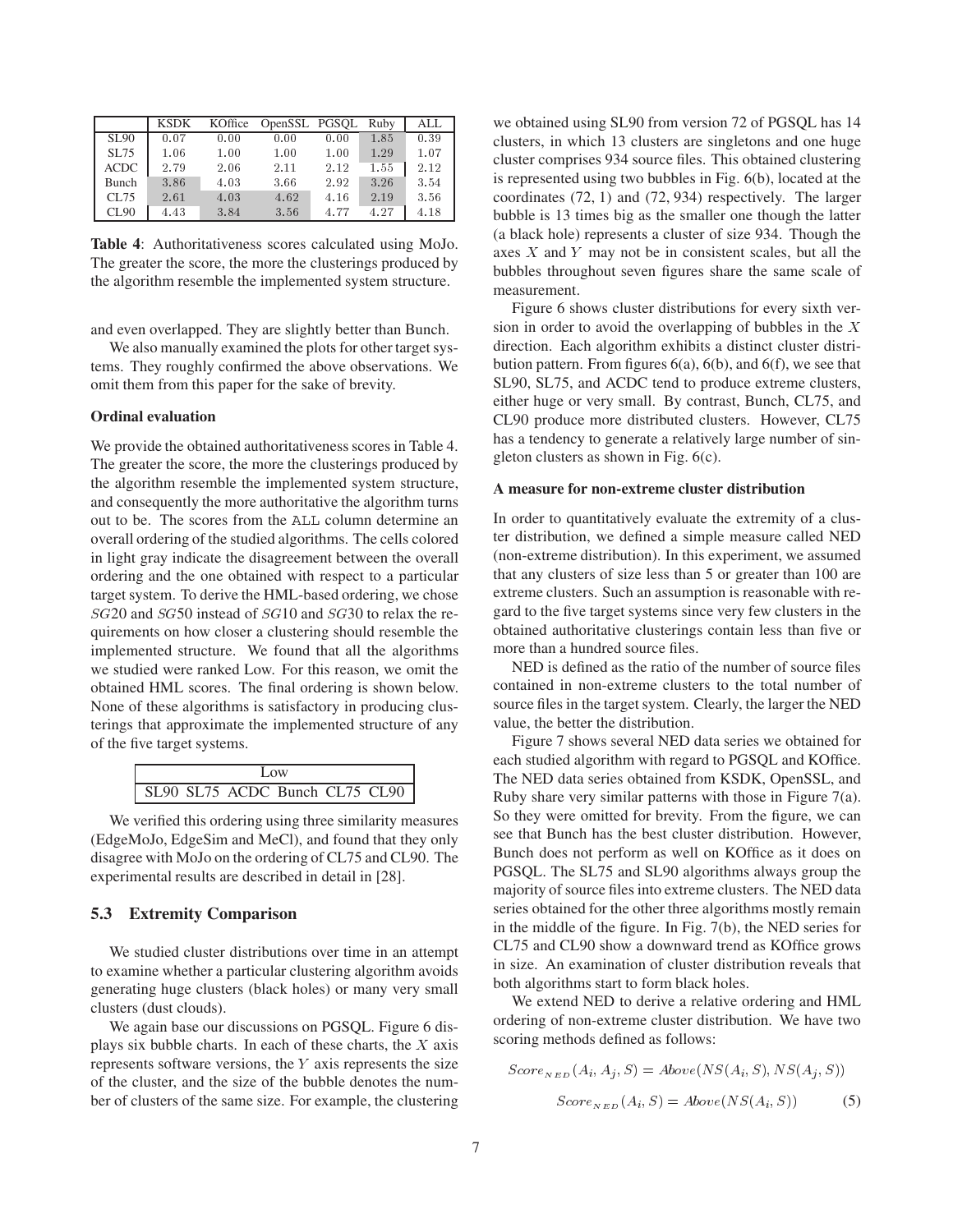

(a) Distributions obtained using SL75

(b) Distributions obtained using SL90





(d) Distributions obtained using CL90

(e) Distributions obtained using Bunch

(f) Distributions obtained using ACDC





(a) NED-based distribution comparison wrt PGSQL

(b) NED-based distribution comparison wrt KOffice

**Figure 7**: NED-based distribution comparison of clustering algorithms wrt PGSQL and KOffice

$$
HML_{NED}(A_i, S) = \begin{cases} H & \text{if } Score_{NED}(NS(A_i, S), P75, S) \ge 0.8\\ M & \text{elist } Score_{NED}(NS(A_i, S), P50, S) \ge 0.8\\ L & \text{otherwise} \end{cases}
$$
(6)

where  $A_i$  (1 $\leq i \leq K$ ) denotes K algorithms and  $NS(A_i, S)$  a

 $(a, b, s) \ge 0.8$  denotes the NED data series obtained from the clusterings  $(0, S) \geq 0.8$  produced by  $A_i$  with regard to system S. The *Above* is defined in Equation 1. We use  $P75/P50$  to refer to a data series comprising only data value  $0.75/0.50$ . The  $Score_{NED}$  evaluates whether a  $NS$  is above another  $NS$ . If so, it means that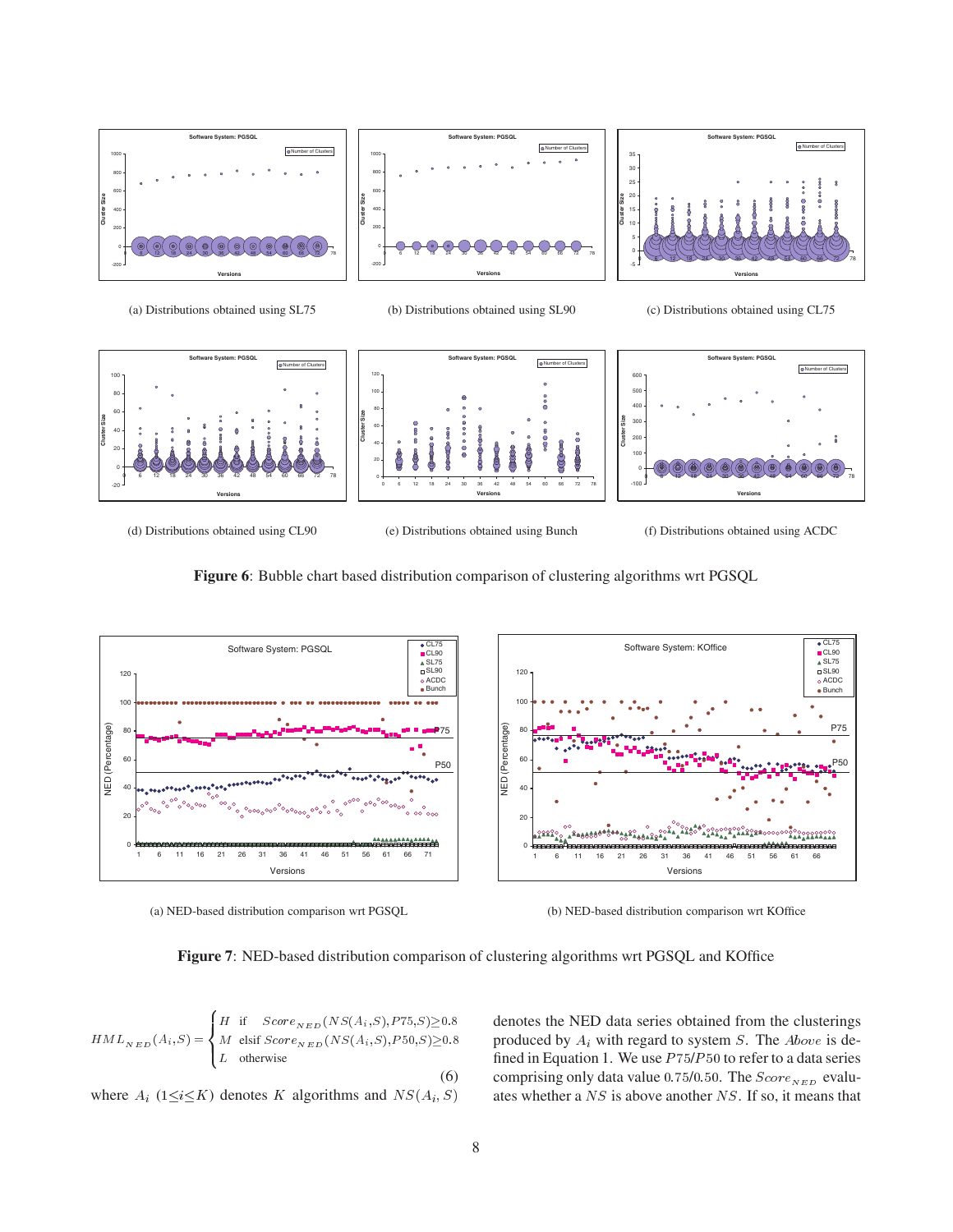the algorithm producing the former  $NS$  has a better cluster distribution than the algorithm producing the latter  $NS$ . The  $HML_{NED}$  evaluates whether an algorithm really has a good cluster distribution or not. If  $A_i$  has a score of H, it means that 80% of the clusterings produced by  $A_i$  have a NED value greater than  $0.75$ .

### **Ordinal evaluation**

We conducted a similar ordinal evaluation as we did to stability and authoritativeness. For brevity, we only give the final NED-based ordering as follows, omitting the relative scores and HML scores.

| 1.0W                | Medium   High |         |  |
|---------------------|---------------|---------|--|
| SL90 SL75 ACDC CL75 | CL 90         | l Bunch |  |

### **5.4 Summary**

Table 5 provides a summary of ordinal evaluation we obtained for each of the studied algorithms. This table serves as the main discussion base in the next section.

|              |        | Algorithms Stability Authoritativeness Non-extremity |        |
|--------------|--------|------------------------------------------------------|--------|
| CL75         | Medium | Low                                                  | Low    |
| CL90         | Medium | Low                                                  | Medium |
| <b>SL75</b>  | High   | Low                                                  | Low    |
| <b>SL90</b>  | High   | Low                                                  | Low    |
| $\rm ACDC$   | High   | Low                                                  | Low    |
| <b>Bunch</b> | Low    | Low                                                  | High   |

**Table 5**: A summary of ordinal evaluation

## **6 Discussions on the Results**

This section discusses some of the obtained experimental results. In particular, we will focus on the following observations.

#### **SL75/SL90, the most stable but the least useful**

From the figures 6(a) and 6(b), we can see that SL75 and SL90 tend to merge smaller clusters (including singletons) one by one into one super large cluster. As the height of the cut point increases from 0.75 to 0.90, the number of clusters in the produced clustering decreases, and the size of the super large cluster increases. We can think of the super large cluster as a black hole, which eventually attracts every small cluster surrounding it. The number of source files consumed by the black hole accounts for about 84.8-86.3% of the total number of source files in the case of SL75 and 79.8-98.7% in the case of SL90. This explains why SL75

and SL90 appear more stable than the other four algorithms. Once the majority of the source files are put into one super large cluster, the resulting clustering bears little similarity to the directory-based authoritative clustering. In terms of MoJo, the number of moves and joins is almost equal to the number of source files because nearly every file in the super large cluster needs to be moved to a directory-based authoritative cluster and every singleton cluster needs to be joined. This explains why SL75 and SL90 are the least useful.

A clustering of the majority of source files into one black hole cluster is equivalent to no clustering.

#### **Algorithms in CL less stable than those in SL**

Because of the complete linkage update rule, the algorithms from the CL class are known to produce more compact clusters than those from the SL class. Raghavan and Yu have shown that graph theoretic clustering methods that produce more compact clusters are less stable [20]. The stability ordering we obtained agrees with the theoretic results (see Section 5.1).

#### **Bunch, the least stable with the best distribution**

In our configuration of Bunch, every time a better neighbor is being sought after, 20% of the entire search space is randomized and at least 55% is examined in order to find a better MQ (Model Quality) [13]. Consequently, the hill climbing algorithm in Bunch does not perform in a deterministic way and it even produces different decompositions for the same input graph. By contrast, the other algorithms use less randomization.

Bunch (including NAHC and SAHC) produces the best cluster distribution. It favors neither a group of very small clusters nor an overwhelmingly large cluster. This can be seen from Figure 6(e).

### **No gain for ACDC from overusing program patterns**

Since ACDC is a program pattern based algorithm [24], we had expected that it would produce clusterings more similar to the authoritative clusterings we obtained. However, it did not meet our expectations.

ACDC internally has an upper limit for the size of the obtained cluster. By default this limit is set to 20. However, Figure 6(f) shows that ACDC produces both very large clusters and very small ones. To investigate what goes wrong in ACDC, we manually examined the clusterings obtained from versions 12, 24, 36, 48, 60, and 72 of PGSQL. We found two main problems regarding the use of program patterns in ACDC.

1. The body-header pattern [24] results in the grouping of the interface file  $($ .h) and its implementation file  $($ .c).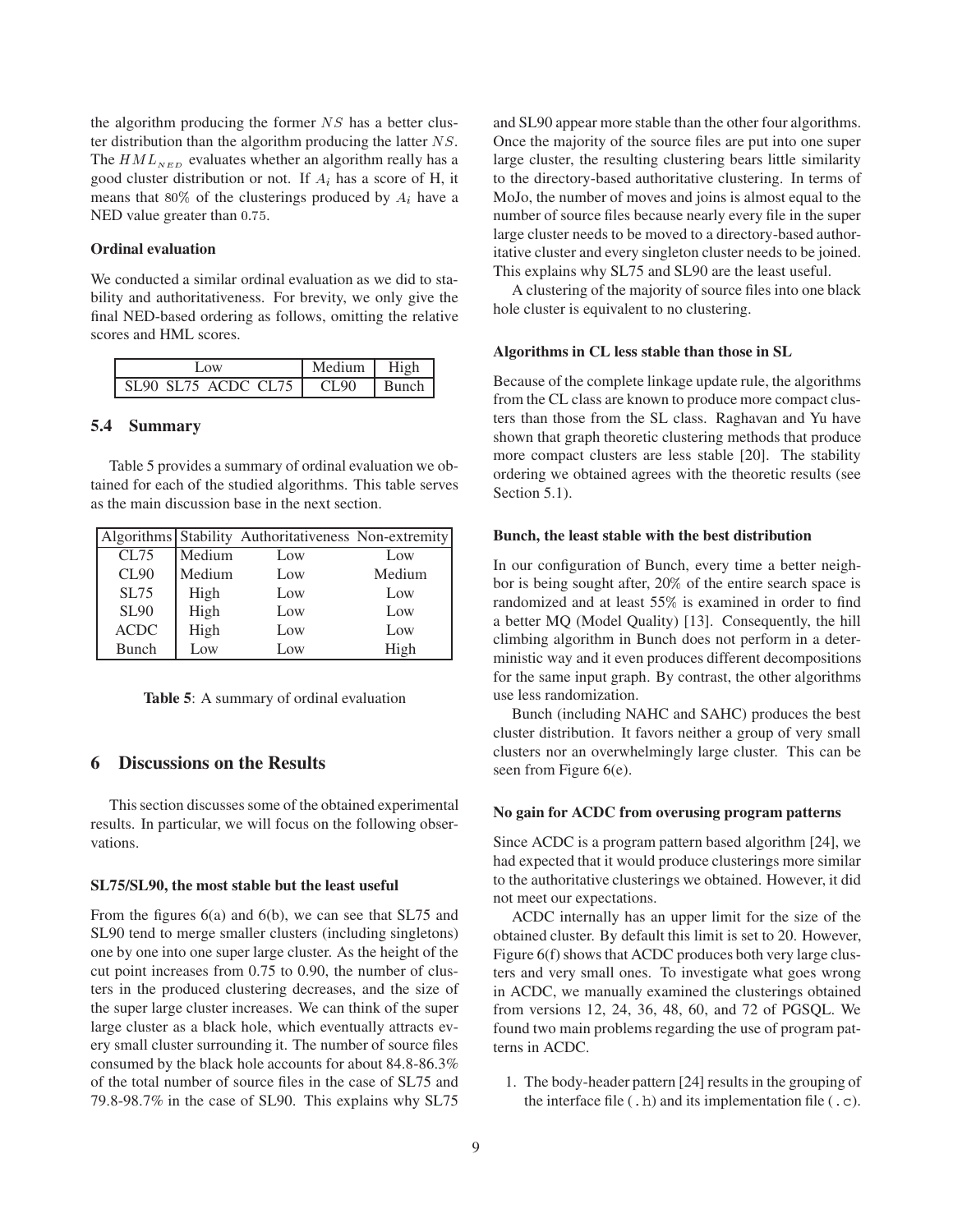However, clustering of the obtained body-header pairs is not done sufficiently. This results in a relatively large number of small clusters of size 2.

2. The subgraph dominator [24] is somewhat overused. For example, the file utility.c located in the directory tcop was recognized by ACDC as a dominator. After we removed utility.c from the input graph, ACDC cut the size of the largest cluster approximately by 50%. After we further removed 2 or 3 dominators from the input graph, no cluster in the obtained clustering contains more than 100 source files. We suspect that ACDC has internal defects in processing subgraph dominators.

### **7 Related Work**

Current research is mainly focused on designing algorithms that partition large software systems into meaningful subsystems. For example, early work by Belady *et al.* identified automatic clustering as a means to produce high-level views of large software systems [2]. Bunch has evolved to become a suite of algorithms to fit into various contexts in reverse engineering [6, 13]. In addition, a variety of evaluation frameworks have been proposed to evaluate the quality of clustering techniques [10, 11]. However, clustering techniques have not been sufficiently tested and evaluated against lifetime versions of systems from diverse domains. In particular, the stability of clustering algorithms has not attracted much attention.

Tzerpos and Holt examined the stability of a number of clustering algorithms by means of generating randomly perturbed versions of an example system and measuring differences between the obtained clusters and the one obtained from the original version of the system [25]. In this paper, we argue that random perturbation of a fixed size system is insufficient in simulating how changes occur in a real world software system, since changes to software systems rarely occur in a random fashion and most software systems are continuously growing in size. To be faithful to the reality, we conducted stability comparison on evolution data extracted from several target systems. In addition, our work shows that stability comparison of clustering algorithms should be augmented with the analysis of meaningfulness (adherence to authority and non-extreme distribution). Otherwise, the results of stability comparison could be misleading (i.e. seeing only one side of a coin).

## **8 Conclusions**

In this paper we have asked the question of how useful clustering algorithms might be in large software systems undergoing evolutionary change.

In an attempt to gain insight into this question, we investigated the effectiveness of six clustering algorithms which represent a range of clustering techniques and which are supported by available batch implementations. We selected five open source software systems, each having roughly 70 monthly versions. These systems represent a range of applications, so they can be expected to be a reasonable testing base for clustering algorithms.

We proposed three criteria to evaluate the usefulness of software clustering algorithms. We ran experiments to measure how well each clustering algorithm satisfies these criteria. Table 5 provides a brief view of the overall results we obtained. It indicates that:

- On the stability criteria (Are successive versions of a target system given similar clusterings?), three algorithms (SL75, SL90 and ACDC) are ranked as having high quality, two (CL75 and CL90) as medium and the remaining algorithm (Bunch) as low.
- On the authoritativeness criteria (Do the clusterings reasonably approximate the implemented structure of the target system?), all six algorithms are ranked as having of low quality.
- On the extremity criteria (Are non-extreme cluster distributions normally produced?), Bunch is ranked as high, CL90 as medium, then CL75, ACDC, CL75 and SL90 as low.

Although SL75 and SL90 ranked high on stability, it appears that this is largely due to the fact that they repeatedly produced black holes (overly large clusters) or dust clouds (many too small clusters), as indicated by their low NED ranking. This suggests that in practice these two algorithms may not be that helpful.

The fact that all six algorithms are ranked low on authoritativeness suggests that they may not be mature enough for use in production on large systems undergoing evolutionary change. However, it is also possible that our technique for generating authoritative clusterings is biased toward the as-implemented structure of the target system.

These results are discouraging, suggesting that, for large systems, such as we used as a basis for our testing, and for the criteria we chosen, more work needs to be done before these clustering algorithms are ready to be widely adopted. However, it may be that such algorithms are useful in less stringent environments. For example, these algorithms may be useful in a reverse engineering exercise, by producing a basic partitioning of a particular version of a target system, thus eliminating a significant amount of manual effort.

Our hope is that our results spur on further efforts both to create/improve automated clustering algorithms and to subject these algorithms to empirical evaluations such as we have reported in this paper.